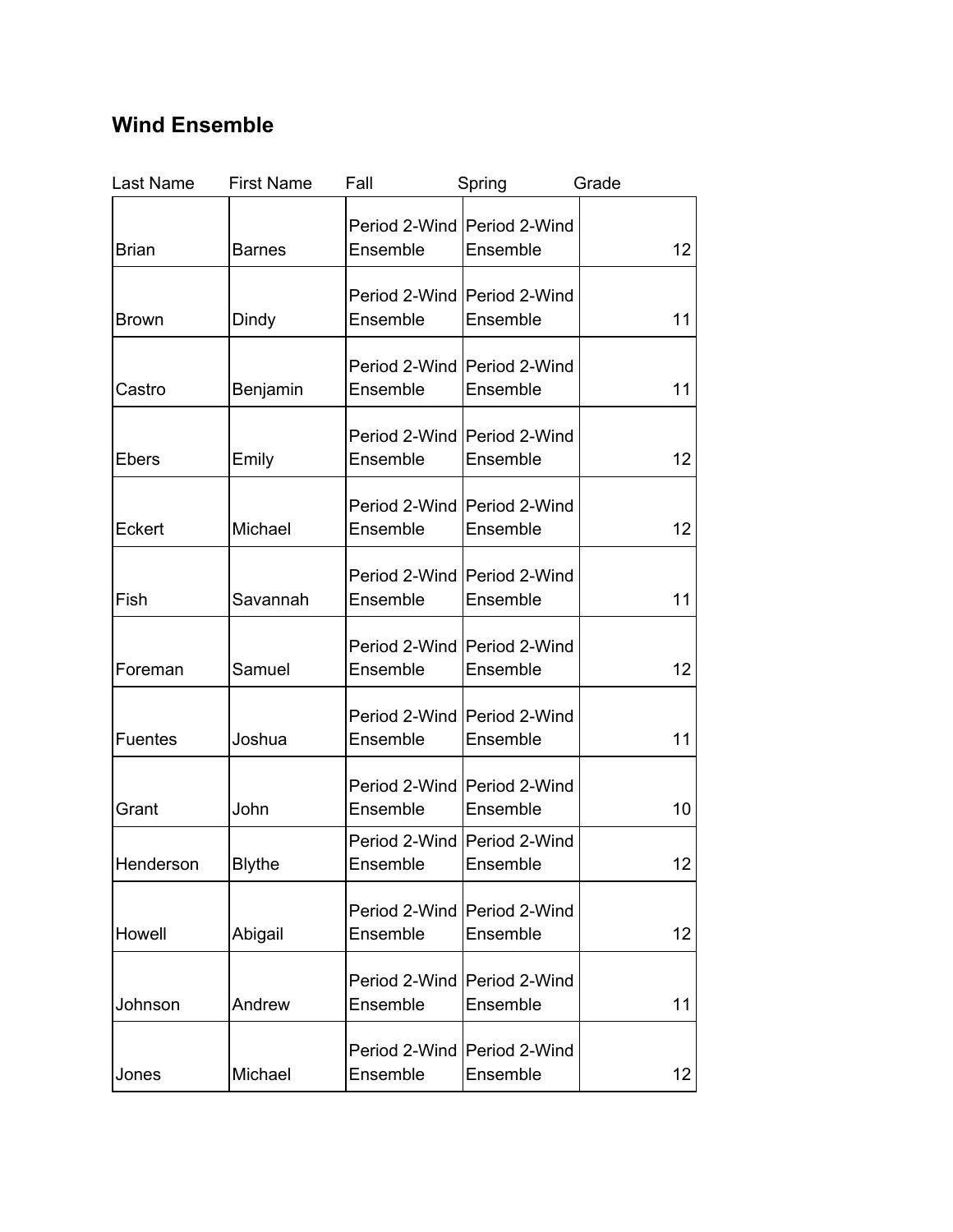| Kreig              | Josh         | Ensemble | Period 2-Wind   Period 2-Wind<br>Ensemble | 12 <sub>2</sub> |
|--------------------|--------------|----------|-------------------------------------------|-----------------|
|                    |              |          |                                           |                 |
| Lancaster          | Duncan       | Ensemble | Period 2-Wind   Period 2-Wind<br>Ensemble | 10              |
| Lonnecker          | Hannah       | Ensemble | Period 2-Wind Period 2-Wind<br>Ensemble   | 12 <sub>2</sub> |
| Mccormick          | Timothy      | Ensemble | Period 2-Wind   Period 2-Wind<br>Ensemble | 10              |
| <b>Miller</b>      | Lily         | Ensemble | Period 2-Wind   Period 2-Wind<br>Ensemble | 12              |
| Motl               | Chloe        | Ensemble | Period 2-Wind   Period 2-Wind<br>Ensemble | 10              |
| Musquiz            | Haley        | Ensemble | Period 2-Wind   Period 2-Wind<br>Ensemble | 12 <sup>2</sup> |
| Olson              | Kacy         | Ensemble | Period 2-Wind   Period 2-Wind<br>Ensemble | 10              |
| Paleti             | Carol        | Ensemble | Period 2-Wind   Period 2-Wind<br>Ensemble | 12              |
| Pusey              | Ella         | Ensemble | Period 2-Wind   Period 2-Wind<br>Ensemble | 12              |
| Rendon             | Alex         | Ensemble | Period 2-Wind Period 2-Wind<br>Ensemble   | 11              |
| Rendon             | <b>Blake</b> | Ensemble | Period 2-Wind   Period 2-Wind<br>Ensemble | 11              |
| <b>Rios Torres</b> | Angel        | Ensemble | Period 2-Wind   Period 2-Wind<br>Ensemble | 11              |
| Rivera             | Irene        | Ensemble | Period 2-Wind   Period 2-Wind<br>Ensemble | 12              |